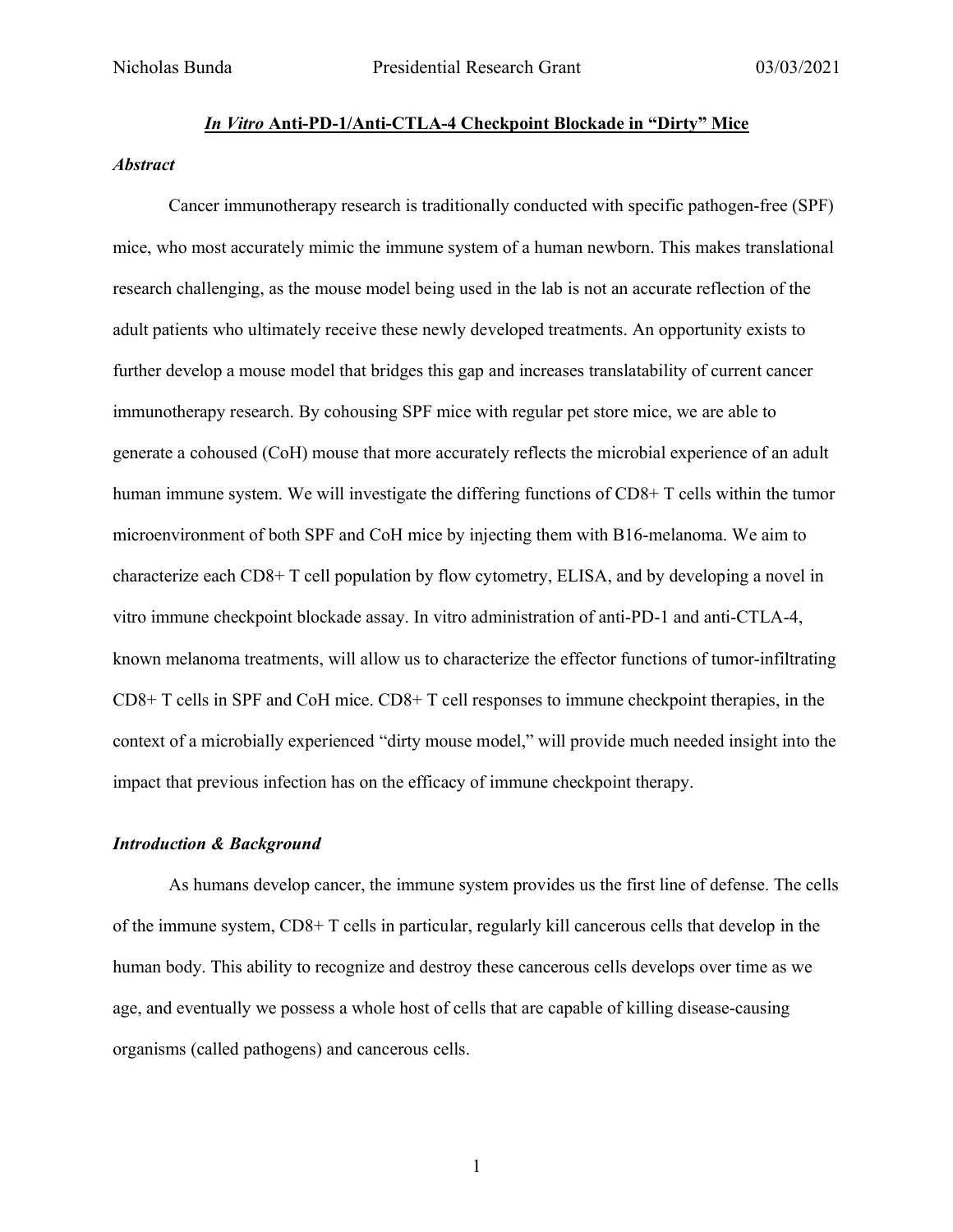Traditional cancer immunotherapy research is conducted with standard laboratory mice that are raised under specific-pathogen-free (SPF) conditions, and most accurately mimic the immune system of a human newborn (Beura et al., 2016). In stark contrast with the adult immune system, human newborns possess no immune memory, leaving them with little protection against microbial invaders or cancerous cells. While the use of SPF mice provides researchers with a highly reliable and predictable animal model, it offers a poor analogue of the diversely sensitized adult human immune system (Masopust et al., 2017). Therefore, cancer immunotherapy research conducted solely in SPF mice fails to account for a variety of modulating interactions that may occur within a microbially experienced host.

An opportunity exists to further develop an animal model that more accurately recapitulates the human tumor microenvironment, and provides a better understanding of how prior infection and microbial exposure impact responses to cancer (Huggins et al., 2019). Originally developed by researchers at the University of Minnesota, and now well-established in the Renkema lab at Grand Valley State University, the "dirty mouse model" has been shown to accurately mimic the immune system of an adult human (Beura et al., 2016). We believe that this model provides a compelling complement for any cancer immunotherapy research with translational aspirations.

The advent of checkpoint blockade immunotherapies marked the most significant cancer treatment advancement since the early 1900's. Researchers discovered a mechanism by which tumor cells are able to "shut off" the immune response of CD8+ T cells, thus allowing the tumor cells to safely grow and proliferate in the host. In response, checkpoint blockade immunotherapies were developed to interfere with this mechanism. Administration of specific antibodies was shown to inhibit a tumor cells ability to "shut off" the host CD8+ T cell response. As a result, CD8+ T cells remained activated and were able to destroy the cancerous cells (Leach, Krummel, & Allison, 1996). While these treatments have saved countless lives and worked to extend many more, the nuances of their mechanisms remain incompletely characterized, as evidenced by the large populations of cancer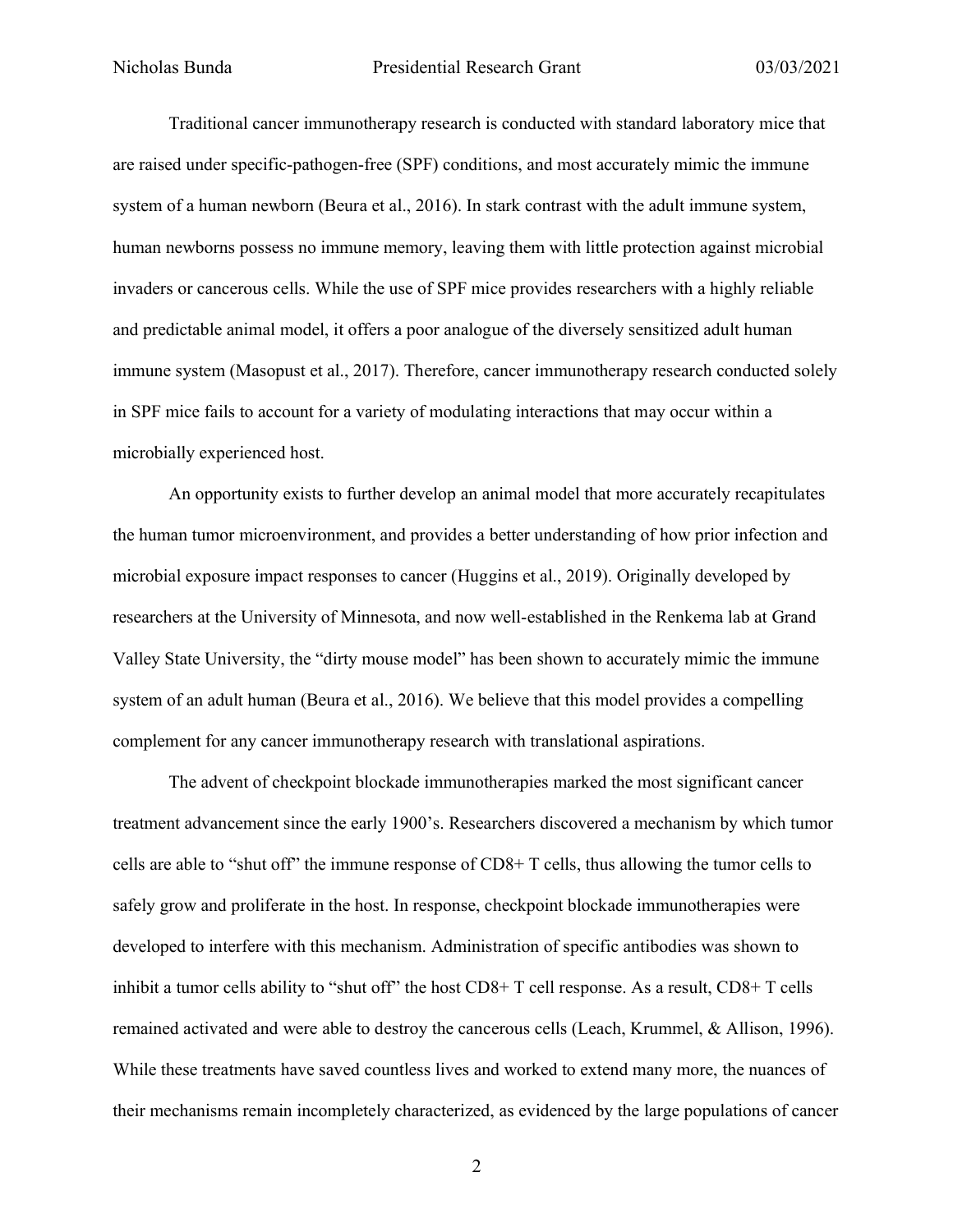patients who remain unresponsive to immune checkpoint therapies (Padmanee & Allison, 2015). Challenges regarding efficacy may be due to the variability of the tumor microenvironment from one patient to the next. This heterogeneity may be due, in part, to individual variation in microbial exposure and its long-term impact on proliferation and differentiation of CD8+ T cells and their effector functions.

Previous research conducted in the Renkema lab showed that robust microbial experience appears to impact the proliferation of antigen experienced tumor-infiltrating CD8+ T cells in response to B16 melanoma. However, variation in effector function remains largely uncharacterized (Groeber, 2020).



**Figure 1: Antigen experienced tumor-infiltrating CD8+ T cells are more prevalent in CoH mice, while increases in effector function appear limited (Groeber, 2020).**

Further exploration of the mechanisms underlying this limited difference in effector function are needed. Programmed cell Death-1 (PD-1) and Cytotoxic-T-Lymphocyte Associated protein 4 (CTLA-4) are protein receptors that are expressed on the surface of CD8+ T cells. Both receptors are capable of interacting with ligands or proteins expressed on the surface of tumor cells. Through this interaction, tumor cells are able to "turn off" the CD8+ T cells anti-tumor functionality,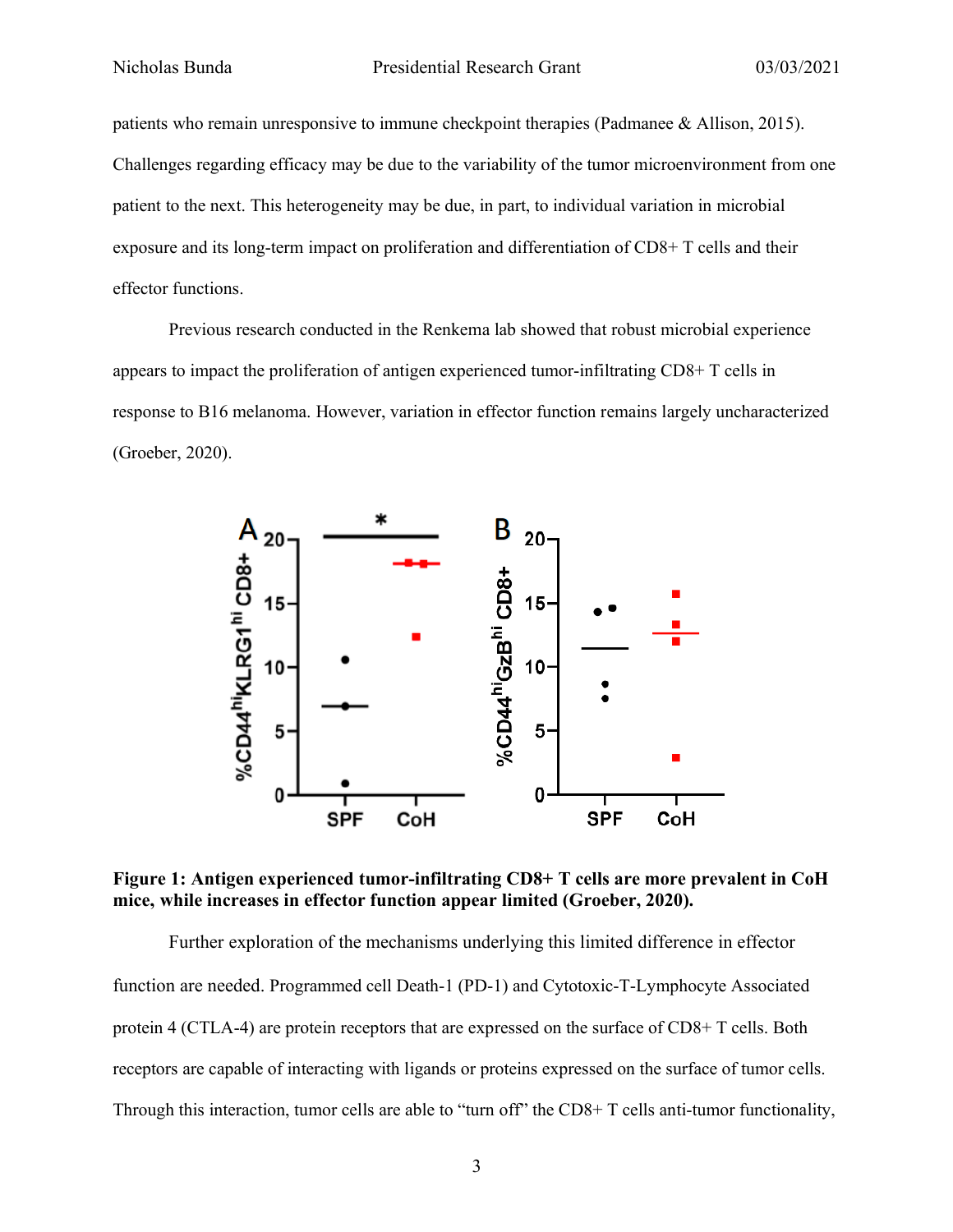allowing cancerous cells to survive and continue their growth. By administering antibodies that are designed to bind to these protein receptors (anti-PD-1 & anti-CTLA-4), tumor cells are blocked from binding to PD-1 and CTLA-4, thus eliminating their ability to evade the anti-tumor immune response. These treatments allow the CD8+ T cell to attack and kill the cancerous cells (Phan et al., 2003; Blank et al., 2004; Miller & Carson, 2020).

With regard to the previous studies conducted in the Renkema lab (Figure 1), it is our belief that tumor cells may be inhibiting the effector function of *both* SPF and CoH mice by binding PD-1 and CTLA-4 to limit the anti-tumor properties of the CD8+ T cells. Upon treatment with anti-PD-1 or anti-CTLA-4, we believe the cytotoxic potential of these cells may be restored, and variation in anti-tumor effector function between SPF and CoH mice can be better characterized.

#### *Research Question & Hypothesis*

Our goal is to further characterize the anti-tumor responses of CD8+ T cells in SPF and CoH mice by developing a novel in vitro anti-PD-1/anti-CTLA-4 checkpoint blockade assay. This will allow us to better understand the impact that microbial experience has on the efficacy of immune checkpoint therapy. We hypothesize that cell cultures from CoH mice treated with anti-PD-1 or anti-CTLA-4 will experience increased anti-tumor effector functions when compared to treated SPF cell cultures.

#### *Methodology & Data Collection*

*Mice Cohousing.* C57BL/6 specific pathogen-free (SPF) mice are purchased from Charles River Laboratories and split into groups. Some groups will be cohoused with pet store mice while others will be housed with only SPF mice to serve as controls. After a cohousing period of approximately 30 days, the SPF mice that were cohoused with the pet store mice can now be referred to as "dirty" or CoH mice, as they have been exposed to various murine pathogens. SPF control mice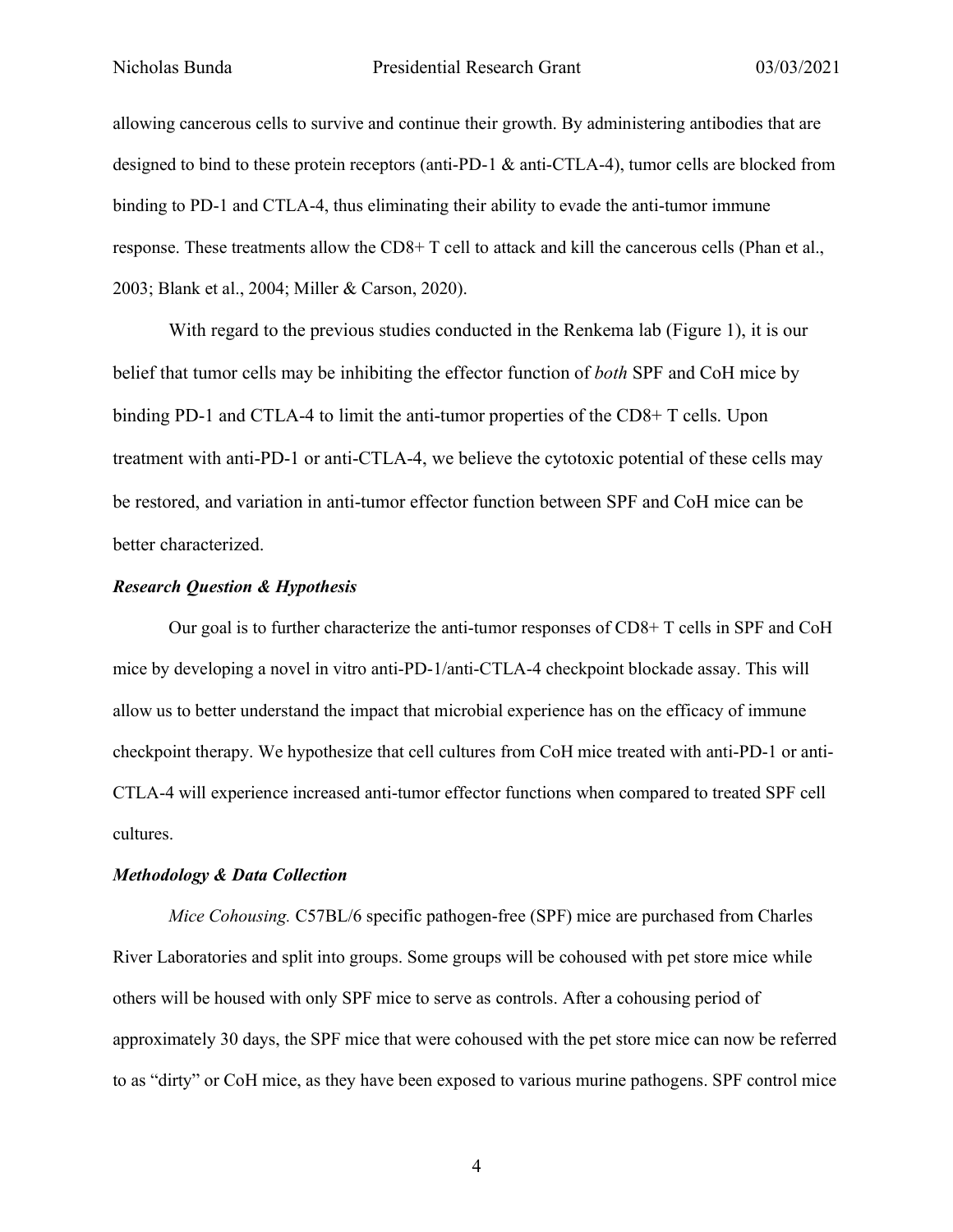are housed in a separate space and proper care is taken to ensure no cross-contamination occurs between the dirty CoH and clean SPF mice.

*B16-Melanoma Injection.* B16F10-melanoma cells will be injected subcutaneously into the shaved flank of each experimental mouse. The mice will be anesthetized with isoflurane to limit distress experienced during the procedure. As the tumors develop, measurements will be taken with calipers at regular intervals to document the progression of tumor growth in both SPF and CoH mice. In accordance with the lab IACUC protocol (19-08-A), the mice will be euthanized when the tumors reach a size of 1 mm<sup>3</sup>.

*Cell Culture, Flow Cytometry, & ELISA.* Spleen, lymph nodes, and tumors will be harvested for analysis. In vitro checkpoint blockade assays will be run on cell cultures isolated from the tumors of both SPF and CoH mice. After treatment, activation, and incubation, these cells will be analyzed via flow cytometry using a Beckman & Coulter CytoFlex 4 channel flow cytometer. Flow cytometry will allow us to examine the presence of various surface proteins that provide insight into the effector functions that are present post-treatment. Additionally, we will utilize Enzyme-linked immunosorbent assays (ELISA) to analyze the concentrations of various cytokines related to antitumor functionality.

#### *Justification of Sample Size*

To properly run the in vitro anti-PD-1 and anti-CTLA-4 checkpoint blockade assays, we plan to cohouse one cohort of mice specifically for these experiments. We will cohouse 20 SPF mice with 5 pet store mice. An additional 20 SPF mice will not be cohoused, thus acting as our controls. We will inject all SPF and CoH mice with B16-melanoma cells. 10 SPF and 10 CoH mice will be used for the anti-PD-1 assay, while 10 SPF and 10 CoH mice will also be used for the anti-CTLA-4 assay. 5 SPF mice and 5 CoH mice will comprise the treatment groups in each assay, with the remaining mice acting as controls. Groups of 5 are required to attain statistical significance, as has been determined by a power-calculation and previous experiments.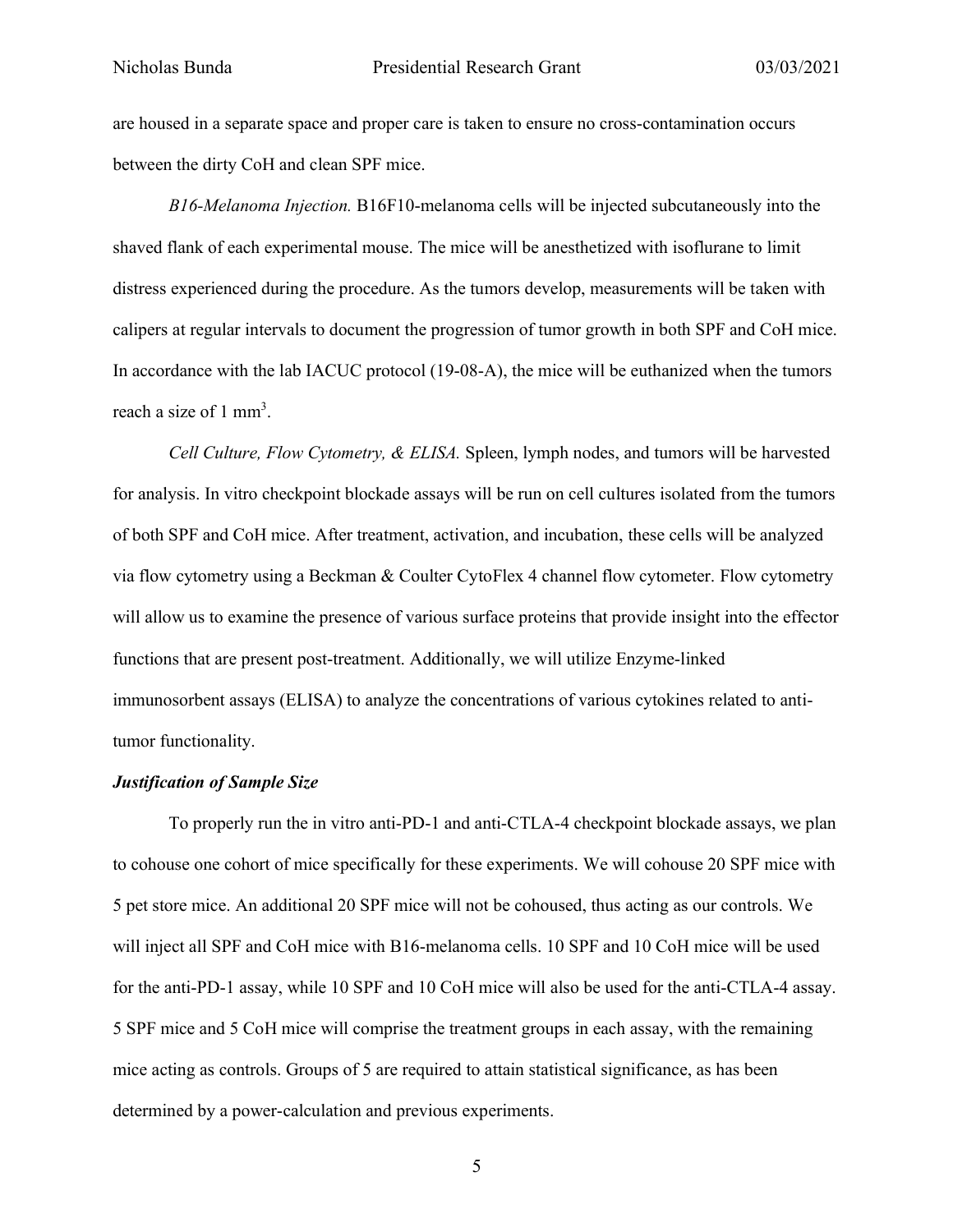#### *Plans for Dissemination of Information*

I intend to present these findings at a national immunology conference, such as the Autumn Immunology Conference taking place in Chicago, Illinois in November 2021 or the Midwinter Conference of Immunologists, which is being held in Pacific Grove, California in January 2022. I also look forward to participating in the annual 3-Minute-Thesis (3MT) competition where I will present this research in under 3 minutes and with the help of only one slide. Most importantly, my primary goal for disseminating this work is to publish the findings in a peer-reviewed scientific journal.

#### *Project Timeline*

We plan to receive the first cohort of mice on April  $26<sup>th</sup>$ ,  $2021$ , with data collection and analysis beginning in earnest on May 31<sup>st</sup>, 2021. While analyzing the data from the first cohort of mice, we hope to immediately begin cohousing a second cohort, which we will harvest on or around the first week of July 2021. This additional cohort will be used to conduct the in vitro anti-PD-1/anti-CTLA-4 checkpoint blockade assays. Funding from this grant would provide us with the resources needed to pursue this novel experiment. Data analysis will then continue through the fall and into winter 2022, all of which will culminate in a thesis defense in the spring of 2022.

#### *Budget*

I am requesting \$1,500.00 to fund the majority of the \$1,837.95 needed for the in vitro checkpoint blockade assays. My mentor has agreed to pay for the balance from other funding sources.

*Dirty Mouse Cohort.* As previously described, we intend to cohouse an entire cohort of mice to accomplish both in vitro anti-PD-1 and anti-CTLA-4 checkpoint blockade assays. This will require at least 40 C57BL/6 mice from Charles River Laboratories and an additional 5 mice from a local pet store. These animals will cost approximately \$1,333.95 in total.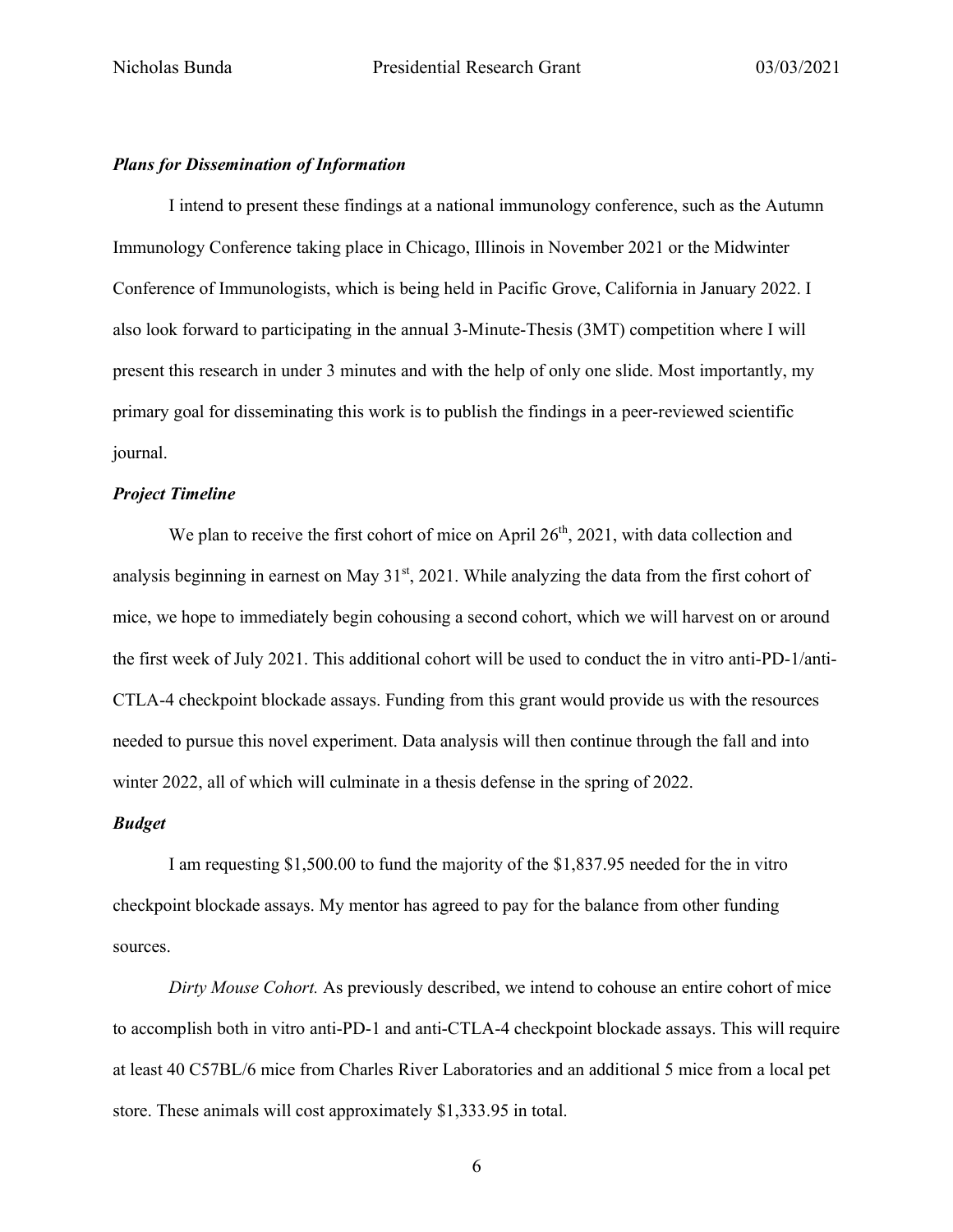*In vitro Anti-PD-1 & Anti-CTLA-4 Treatment.* Antibodies from Tonbo Bio will be purchased to administer the 20  $\mu$ g/mL dosages of anti-PD-1 to cell cultures taken from 5 SPF and 5 CoH mice. The same dosage of anti-CTLA-4 will be delivered to cell cultures taken from an additional 5 SPF and 5 CoH mice. These experiments will require 200  $\mu$ g of anti-PD-1 and 200  $\mu$ g of anti-CTLA-4 which will cost \$504.00 in total.

| Quantity | Manufacturer                      | Serial #     | <b>Item Description</b>   | Price/Unit | <b>Total Cost</b> |
|----------|-----------------------------------|--------------|---------------------------|------------|-------------------|
| 40       | <b>Charles River Laboratories</b> | C57BL/6NCrl  | C57BL/6 Female Mouse      | \$32.60    | \$1,304.00        |
|          | PETCO                             | 135143       | Female Mouse              | \$5.99     | \$29.95           |
|          | Tonbo                             | 50-9985-U100 | Anti-Mouse CD279 (PD-1)   | \$137.00   | \$274.00          |
|          | Tonbo                             | 50-1522-U100 | Anti-Mouse CD152 (CTLA-4) | \$115.00   | \$230.00          |
|          |                                   |              |                           |            | \$1,837.95        |